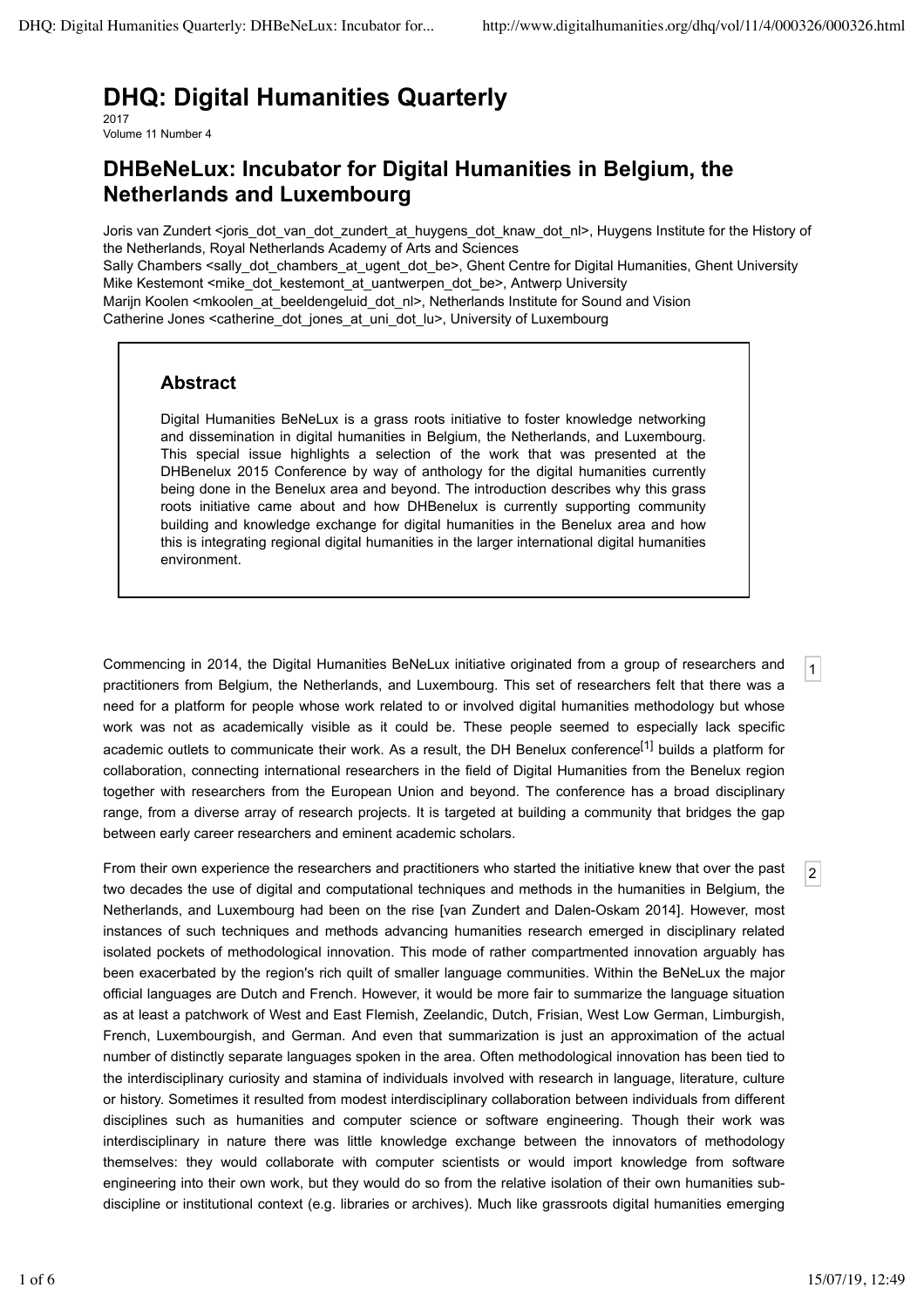3

4

5

6

elsewhere we suppose, there was little overarching coordinated effort and knowledge exchange. Due to the strong local, independent, and autonomous progress of method, there was little incentive and not many opportunities for innovators to network, to share their knowledge, and to leverage the experience from comparable innovations from like-minded practitioners in other humanities disciplines. As such, these researchers and practitioners had little opportunity to obtain peer-level feedback and reflection on the pioneering digital and computational work they were undertaking.

Arguably the disjunct and isolated nature of computational and digital methodological innovation in the humanities in the Benelux has in many cases resulted in such innovations being relatively short lived. Often innovative studies go unrecognized as relevant methodological contribution or as research contributions in themselves [Schreibman et al. 2011] [Van Dalen-Oskam 2013] [Besser and Vaeseens 2013, 194]. New methods and techniques might serve a particular research project, only to evanesce quickly after researchers moved on. Digital humanities innovation has often been judged a "parade of prototypes" [Wouters and Beaulieu 2007], questioning the viability and validity of computational methods in the humanities (and elsewhere). If no steady user groups can be identified and if no considerable impact can be measured, then where is the clear and decisive benefit of this work? The argument however can be mirrored: if interdisciplinary innovative work is not recognized and if there is no cross-domain support for it, just how much long lasting and generic impact can we expect these methods to have?

Digital humanities has had its advocates and antagonists in the Benelux region just as it has had in other places. Though stark accusations of a neoliberal plot [Allington et al. 2016] have not been voiced, certainly researchers have pointed out a "silent ideology" underpinning a perceived "push" for digital and computational methods. Piersma and Ribbens for instance point to the fact that digital technology is still often presented as a neutral technology that is thus pervasive enough to make non-digital methods obsolete in the very near future [Piersma and Ribbens 2013]. They also argue that only rarely the underlying assumptions of the technologies and methods are questioned. In their view, these assumptions almost always point to an application of the empirical, quantitative, "scientistic" style of research. However, increasingly we see attention for the hermeneutic and abductive reasoning<sup>[2]</sup> potential of computational methods too. Certainly from an international perspective [Capurro 2010] [Flanders 2009] [Gibbs and Owens 2012], but progressively also in the Benelux [Beyen 2013] [van Zundert 2016]. Thus methodological reflection, particularly on the assumptions underlying computational methods may not abound, but it certainly seems to find some traction.

This–i.e. a potential modest rise in methodological reflection and the formation of theory–is arguably a good thing, as it points to the emergence of a theoretical stance that has been called for more than once [Liu 2012] [Robinson 2013] [McCarty 2016]. As one colleague aptly put it: method is the combination of theory with technique. If, as many seem to claim, digital humanities is a field, and a field of methodological interest foremost, then it cannot do without theory. And for that matter: can any academic field do strictly without theory? However, is it not far too early to speak of anything like theory with a capital "T" in digital humanities. We rather seem to be in the stage where each prototype is (or should at least be) a contribution to the formation of theory, which somehow emerges out of practice. Every database is a theory somehow [Bauer 2011], every digital edition is an argument [Shillingsburg 2013]. What we have not figured out so far is how to connect these individual dots of theory-turned-practical-prototype to mesh into a greater fabric that can be called theory of digital humanities.

Which takes us in a way full circle to the current status of digital humanities in the Benelux region. To practitioners in the field, the grand gestures and sweeping statements on theory and underlying assumptions of method are–apologies for the hyperbolic imagery–like the grand plans made up by generals being put to foot soldiers on the ground who are merely figuring out what works. They are digging trenches to shelter themselves from everything that is thrown at them from all sides, including organizational politics, institutional and funding policies, the resistance and accusations of traditional humanists, the overstretched promises of computational utopists, and difficult but justified questions of critical theorists. Many practitioners feel that this is too grand a challenge to be posed on digital humanities so soon: too much calling for unifying theory, too often questioning "where's the beef?" [Scheinfeldt 2010]. Like big infrastructures are a form of premature optimization for experimentation in the digital humanities [van Zundert 2012], so is calling for unified theories of it all while practitioners and researchers are merely figuring out *what* it is that we see with our new "microscopes" rather than *why*. We would argue therefore that the current state of praxis of digital humanities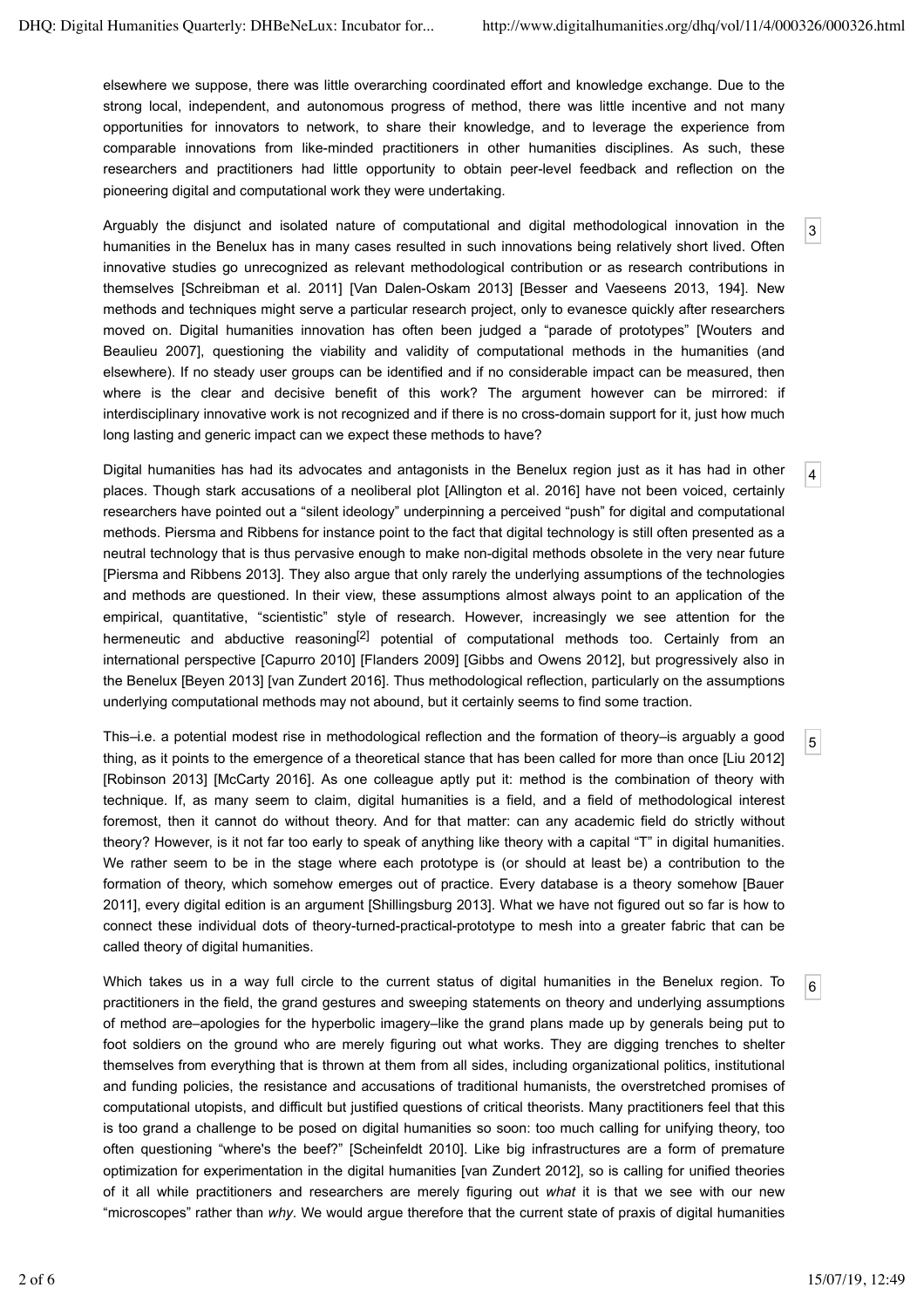7

8

in the Benelux is excellent and appropriate. It is in an incubator era: the creation of prototypes thrives, many experimental projects are initiated. DH in the Benelux region is currently very rich, varied and diverse. A creative quilt that includes all: from advanced long term research by highly visible key players to many one off experimental projects, from institutionalized large infrastructure development to maker community projects tagging along on a shoestring. Prototypes indeed, and many of them. We would contend: the more the better. Computationally we still are just scratching at the surface of what we can do in the humanities with digital and computational methods. From this "prototype soup" some methodological commons and digital humanities theory may arise, but only if there are enough venues for practitioners to communicate and discuss and examine critically their methods and results.

Exactly for this–allowing practitioners to communicate and reflect on a methodological level–the DH Benelux platform was initiated. The digital humanities researchers and practitioners that initiated the platform wanted to facilitate the possibility to pioneers of computational and digital technologies in the humanities to share and learn from each other's work. They were much less concerned with a particular computational ideology or the establishment of a field. Even less, we would argue, were they occupied with institutional or organizational politics. They were simply looking for ways to mesh the individual nodes of methodological innovation into a fabric that would more effectively support computational and digital methods in the humanities in the Benelux. DH Benelux has therefore primarily been a *community fostering collaboration*: an informally governed group that furthers the networking and integration of distributed digital and computational methodological knowledge through community building. This is still at the core of DH Benelux: fostering knowledge exchange and collaboration on a methodological level. Most DH'ers seem not too concerned at all with questioning whether digital humanities is a field or "just" a temporary methodological pidgin, whether theory should have additional focus or not. That is not to say these questions are not important–we think they are. But the answers should emerge from the rich quilt of praxis that drives institutionalization of this methodological knowledge into digital humanities curricula that are slowly appearing on the map of the Benelux.<sup>[3]</sup>

Within its three years of existence the DH Benelux Conference has now become the foremost means for the Benelux digital humanities community to communicate, share and integrate knowledge. The first DH Benelux Conference took place in 2014. In The Hague at the National Library of the Netherlands some eighty presenters contributed 77 accepted submissions. Participants obviously derived from the three related countries. However, also a relatively large contingent joined from beyond these countries, which testifies to the embedding of the community in the larger region. The conference has since seen rising numbers of participants, a rising number of submissions (thus sadly also more rejections) and each year more contributions (from 104 presentations in 2015 in Antwerp, to currently 125 in 2016 in Luxembourg). Meanwhile the DHBenelux initiative also became a partner organization to the  $EADH<sup>[4]</sup>$ , stretching its outreach further as may be gauged from submissions now including originating countries as far as the US and Taiwan. Further analysis of the audience and submissions show that the conference "is definitely not a clique of people who know one another, but actually a varied and growing community" [Kemman 2016].

 $\overline{9}$ The DH Benelux Conference as a platform is still developing. The second conference in 2015 was the first to experiment with possibilities for researchers to publish their work in more expanded form. This special issue is a result of that initiative. For future installments of the conference we hope to be able to offer more general publication possibilities for paper contributors. This special issue draws upon some of the best work that was put forward at the DH Benelux 2015 Conference that was hosted and organized by Antwerp University.

10 Starting at the beginning, before digital humanities research can take place, the digitization of cultural heritage collections, often plays an important role. Yet, despite the increasing amount of digitized cultural heritage content being made available online, the accessibility of these collections remains limited. This is particularly due to a lack of user-friendly tools to explore such collections. Taking this as their starting point, and an online collection of Dutch folktales as their object of study, in "Supporting the Exploration of Online Cultural Heritage Collections: The Case of the Dutch Folktale Database" Iwe Muiser and his colleagues describe how they made use of user-centred design approaches to develop new interfaces to facilitate the browsing and exploring of their collection by both folk-tale experts and members of the general public.

Increasing the usability of digital cultural heritage collections continues in Max De Wilde and Simon Hengchen's article "Semantic Enrichment of a Multilingual Archive with Linked Open Data," this time with a

11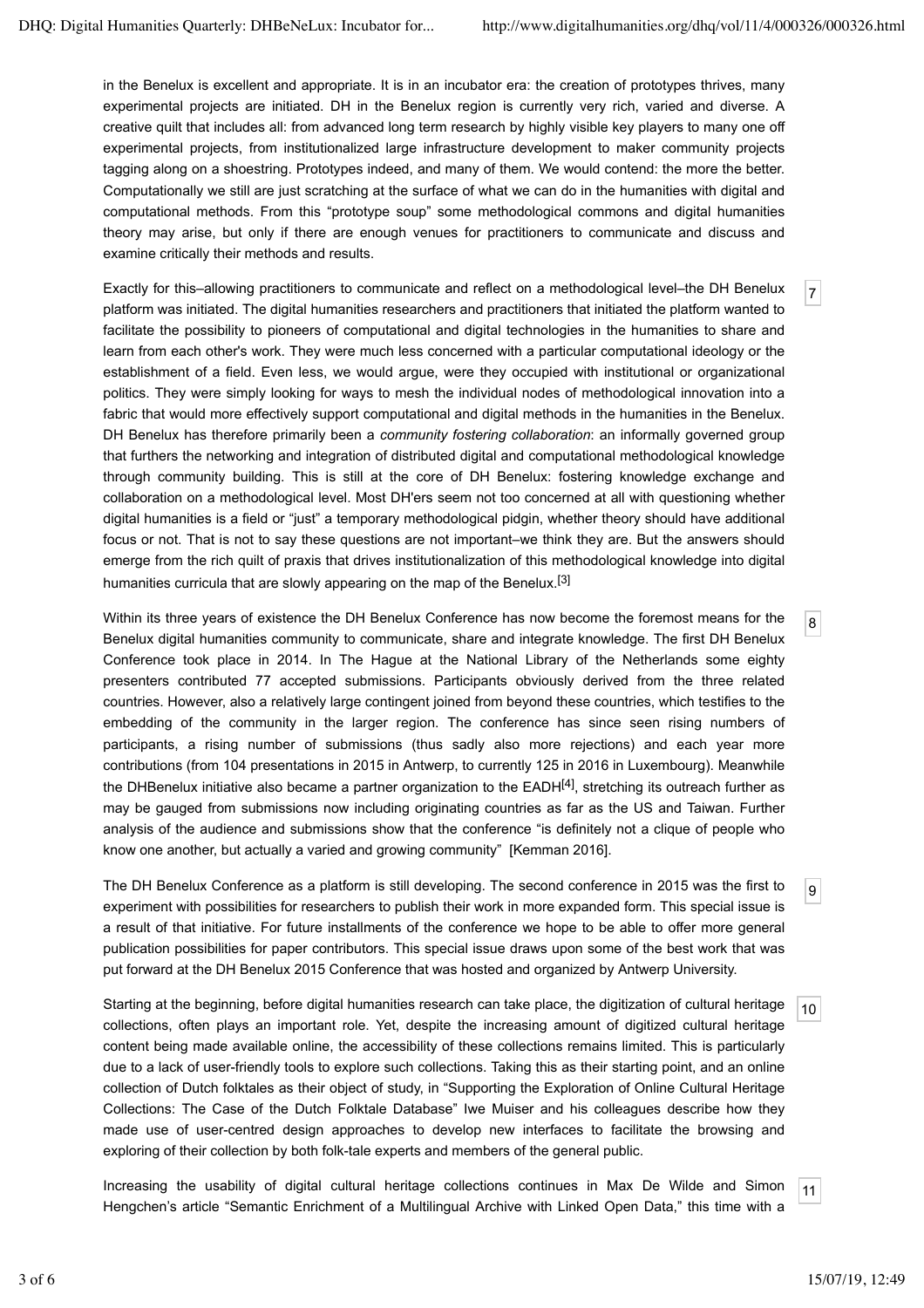digitized corpus of Belgian newspapers as the case study. In their article, they explore whether Natural Language Processing (NLP) techniques, such as Named Entity Recognition (NER) and entity-linking, can improve the search experience for end users of online historical collections. Addressing the particular problem of multilingual collections–their chosen corpus includes newspaper articles in Dutch, French and English–they demonstrate a language-independent method of mapping entities to the Linked Open Data cloud. As part of their research, they developed and tested MERCKX (Multilingual Entity/Resource Combiner & Knowledge eXtractor), with the aim of enabling semantic enrichment of digital collections by small and medium-sized cultural heritage institutions.

12 With a digitized and "cleaned" corpus there are a wide variety of methods that can then be applied for analysis. In "Coca-Cola: an Icon of the American Way of Life. An iterative text-mining workflow for analyzing advertisements in Dutch twentieth century newspapers," Melvin Wevers and Jesper Verhoef show an example of this by analyzing to what extent Coca-Cola functioned as a symbol of an American way of life within the Netherlands using a corpus of advertisements from the National Library of the Netherlands (KB)'s digitized newspaper collection. In their article, they intentionally used a combination of traditional and computational methods to construct a sub-corpus for analysis and use the corpus linguistics tool AntConc, to answer their cultural historical research question.

13 Although with different research questions, J. Berenike Hermann also explores the multi-methodological setup of digital humanities. In her article, "In test bed with Kafka. Introducing a mixed-method approach to digital stylistics," she aims at raising epistemological and methodological awareness within her research field of digital stylistics by using a practical, hands-on and 'mixed-mode' approach to analysing the prose of Franz Kafka. Using a combination of quantitative hypothesis testing, quantitative exploration and quantitative text analysis, she aims to pragmatically demonstrate the value of such an approach to her peers. While at the same time, doing justice to hermeneutic and empirical traditions in the field of literary stylistics.

14 It seems a small step from the Kafka's disquieting world to the world of dreams. In "Unraveling reported dreams with text analytics," Iris Hendrickx and her colleagues explore whether it is possible, using a combination of text analysis methods, including text classification, topic modelling and text coherence analysis, to computationally distinguish texts describing dreams from other personal narratives, such as diary entries. The intended goal of their research was to lay the foundations for innovating methods of dream analysis, including automatic detection of dream descriptions.

15 Moving from dreams to emotions, in "Mining Embodied Emotions: a Comparative Analysis of Sentiment and Emotion in Dutch Texts, 1600-1800," Inger Leemans *et al.*, explore how the mining of sentiments and emotions, can be applied to tracing the historical changes in emotional expression and the embodiment of emotions over time. In their article, they both present their Historical Embodied Emotional Model (HEEM) and reflect how it compares to other sentiment mining techniques using a corpus of historical Dutch theatrical texts as a case study.

16 We hope the reader will see how these articles demonstrate the rich palette of topic, method, and application that is currently the hallmark of digital humanities in the Benelux region. True to its mission to be most inclusive, some of the work presented at the conference and in more expanded form here, originated from *outside* the Benelux. We therefore trust that this special issue will give a good impression of some of the work currently going on within digital humanities in the Benelux and beyond. Exciting work that presents truly new research results. Work that also carves out new methods for the humanities. A small but high quality sample of the groundbreaking work that digital humanities researchers are contributing to the flourishing of the humanities in the Benelux.

#### **Notes**

[1] http://www.dhbenelux.org/

[2] (from Wikipedia) "Abductive reasoning is a form of logical inference which goes from an observation to a theory which accounts for the observation. Since the premises do not guarantee the conclusion, it is often thought of as inference to the best explanation." https://en.wikipedia.org/wiki/Abductive\_reasoning

[3] E.g. http://students.uu.nl/gw/digital-humanities, http://www.rug.nl/masters/digital-humanities/, or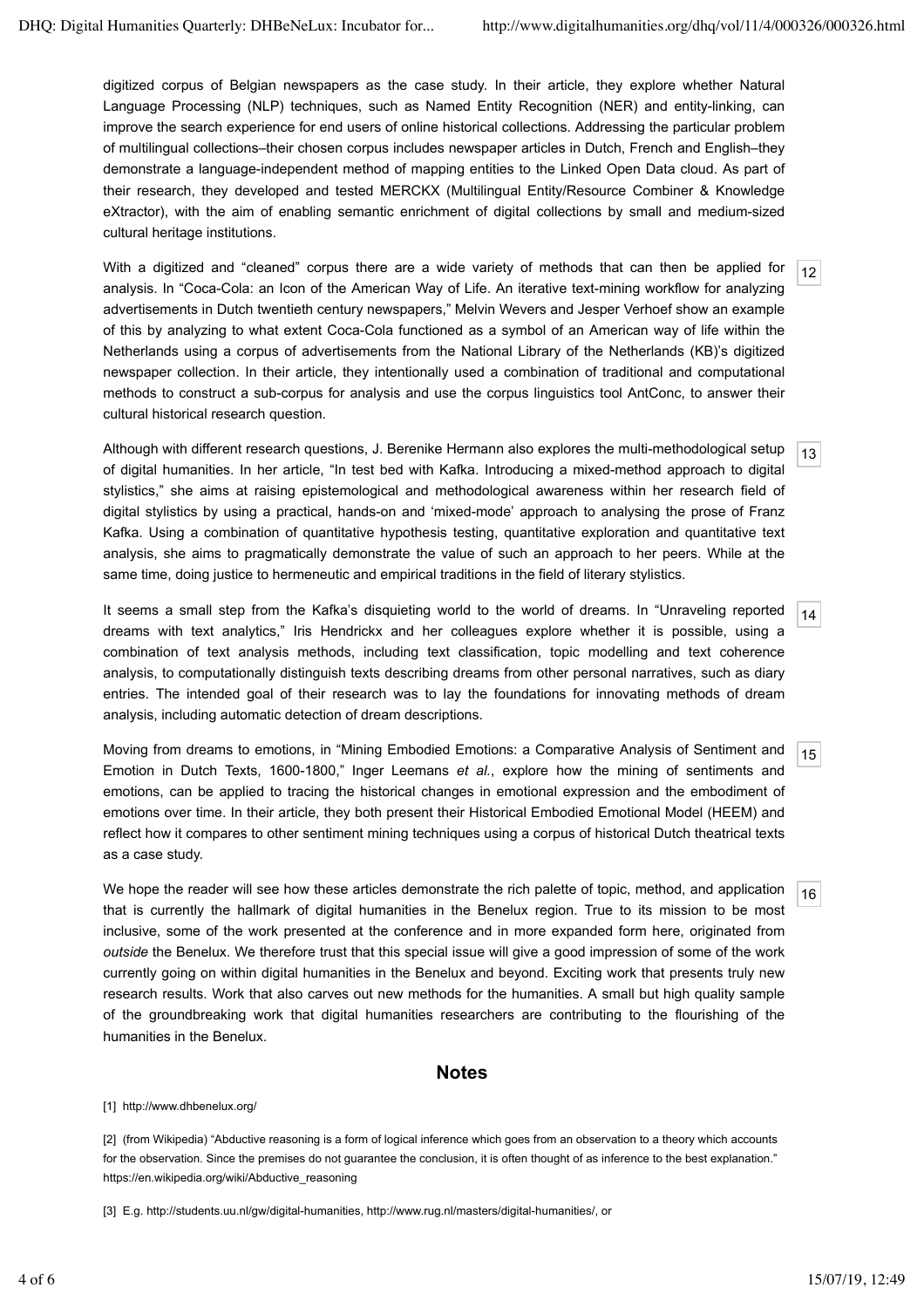http://onderwijsaanbod.kuleuven.be/opleidingen/e/CQ\_52330579.htm#activetab=diploma\_omschrijving

[4] http://eadh.org/associate-partner-organizations

### **Works Cited**

- **Allington et al. 2016** Allington, D., Brouillette, S. & Golumbia, D., 2016. "Neoliberal Tools (and Archives): A Political History of Digital Humanities." *Los Angeles Review of Books*. Available at: https://lareviewofbooks.org /article/neoliberal-tools-archives-political-history-digital-humanities/ [Accessed June 8, 2016].
- **Bauer 2011** Bauer, J., 2011. "Who You Calling Untheoretical?" *Journal of Digital Humanities*, 1(1). Available at: http://journalofdigitalhumanities.org/1-1/who-you-calling-untheoretical-by-jean-bauer/.
- **Besser and Vaeseens 2013** Besser, S. & Vaessens, T., 2013. "Digital Humanities: the Next Big Thing? *Enkele notities bij een ontluikend debat*." *Tijdschrift voor Nederlandse Taal- en Letterkunde*, 129(4), pp.191–204.
- **Beyen 2013** Beyen, M., 2013. "A Higher Form of Hermeneutics? The Digital Humanities in Political Historiography." *BMGN – Low Countries Historical Review*, 128(4).
- **Capurro 2010** Capurro, R., 2010. "Digital Hermeneutics: an Outline." *AI & Society*, 35(1), pp.35–42.
- **Flanders 2009** Flanders, J. 2009. "Data and Wisdom: Electronic Editing and the Quantification of Knowledge." *Literary and Linguistic Computing* 24(1), pp.53–62.
- **Gibbs and Owens 2012** Gibbs, F. & Owens, T., 2012. "The Hermeneutics of Data and Historical Writing." In J. Dougherty & K. Nawrotzki, eds. *Writing History in the Digital Age*. Forthcoming from the University of Michigan Press. Trinity College (CT) web-book edition. Available at: http://writinghistory.trincoll.edu/data/gibbs-owens-2012-spring.
- **Kemman 2016** Kemman, M., 2016. "DHBenelux submissions 2014-2016." *Max Kemman*. Available at: http://www.maxkemman.nl/2016/04/dhbenelux-submissions-2014-2016/ [Accessed July 26, 2016].
- **Liu 2012** Liu, A., 2012. "Where Is Cultural Criticism in the Digital Humanities?" In M. K. Gold, ed. *Debates in the Digital Humanities*. Minneapolis: University of Minnesota Press, pp. 490–510. Available at: http://dhdebates.gc.cuny.edu/debates/text/20.
- **McCarty 2016** McCarty, W., 2016. "[Humanist] 30.135 a researcher not to do research, or what is 'theory'?" *Humanist Discussion Group*. Available at: http://lists.digitalhumanities.org/pipermail/humanist/2016- June/013942.html.
- **Piersma and Ribbens 2013** Piersma, H. & Ribbens, K., 2013. "Digital Historical Research: Context, Concepts and the Need for Reflection." *Low Countries Historical Review*, 128(4), pp.78–102.
- **Robinson 2013** Robinson, P., 2013. "Towards a Theory of Digital Editions." *Variants*, 10, pp.105–131.
- **Scheinfeldt 2010** Scheinfeldt, T., 2010. "Where's the Beef? Does Digital Humanities Have to Answer Questions?" *Found History*. Available at: http://foundhistory.org/2010/05/wheres-the-beef-does-digital-humanities-have-toanswer-questions/. [Accessed October 1, 2015].
- **Schreibman et al. 2011** Schreibman, S., Mandell, L. & Olsen, S., 2011. "Introduction." *Profession*, pp.123–201.
- **Shillingsburg 2013** Shillingsburg, P., 2013. "Is Reliable Social Scholarly Editing an Oxymoron?" In *Social, Digital, Scholarly Editing*. Saskatoon: University of Saskatchewan. Available at: http://ecommons.luc.edu /ctsdh\_pubs/1.
- **Van Dalen-Oskam 2013** Dalen-Oskam, van, K., 2013. "*Inleiding.*" *Tijdschrift voor Nederlandse Taal- en Letterkunde*, 129(4), pp.189–190.
- **Wouters and Beaulieu 2007** Wouters, P. & Beaulieu, A., 2007. "Critical Accountability: Dilemmas for Interventionist Studies of e-Science." *Journal of Computer-Mediated Communication*, 12(2), pp.583–599.
- **van Zundert 2012** Zundert, van, J.J., 2012. "If you build it, will we come? Large scale digital infrastructures as a dead end for digital humanities." *Historical Social Research–Historische Sozialforschung*, 37(3), pp.165–186.
- **van Zundert 2016** Zundert, van, J.J., 2016. "Screwmeneutics and Hermenumericals: the Computationality of Hermeneutics." In S. Schreibman, R. Siemens, & J. Unsworth, eds. *A New Companion to Digital Humanities*. Malden (US), Oxford (UK), etc.: John Wiley & Sons, Ltd, pp. 331–347. Available at: http://onlinelibrary.wiley.com/doi/10.1002/9781118680605.ch23/summary [Accessed July 26, 2016].